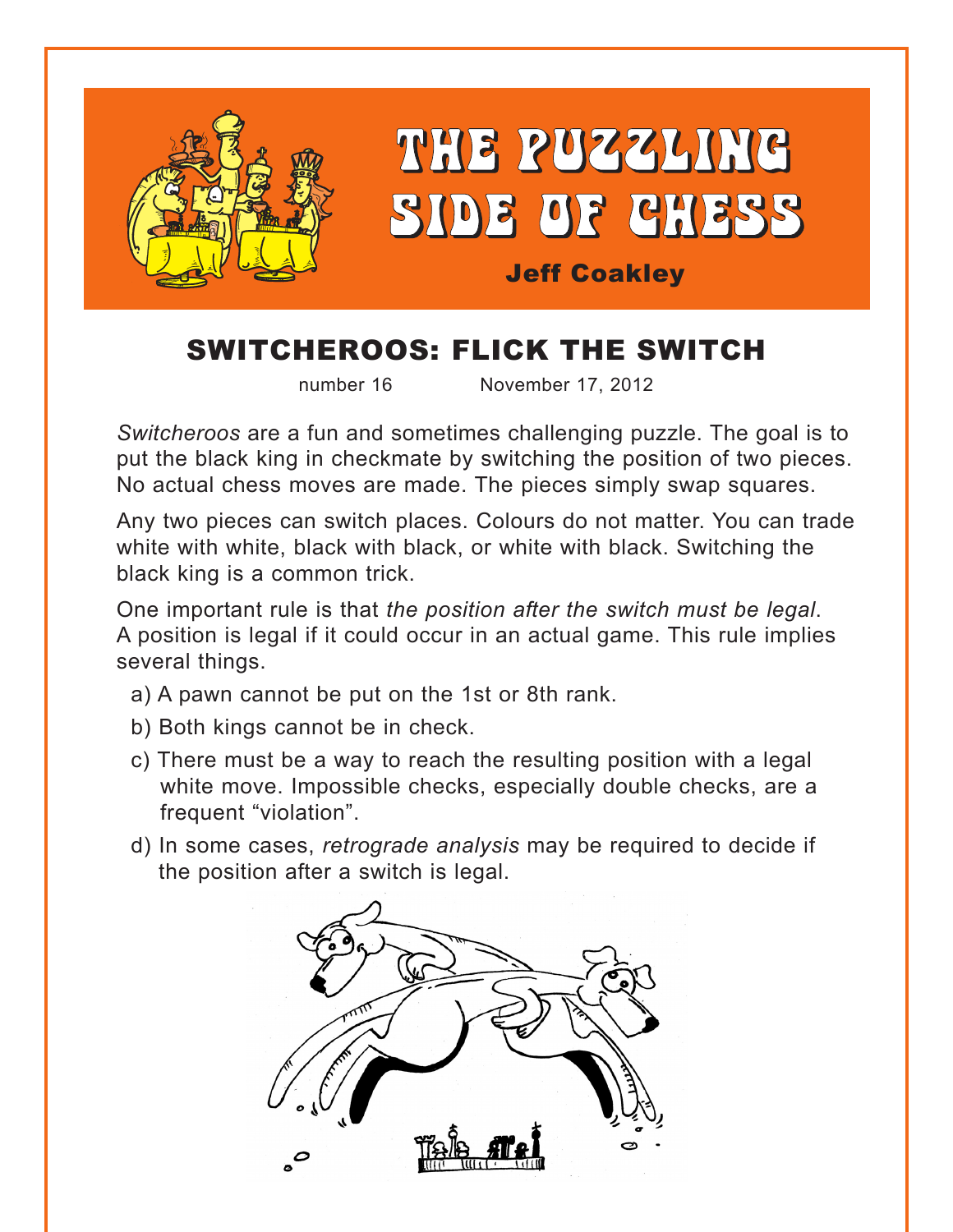<span id="page-1-0"></span>As usual, the puzzles become progressively tougher as the column goes on. At least that is the intention.



**[Switcheroo 14](#page-3-0)** where  $\frac{1}{\sqrt{2\pi}}$  we have the set of  $\frac{1}{\sqrt{2\pi}}$ 

Switch two pieces so that Black is in checkmate.

For problems 1-13 and more information on switcheroos, see columns 4 and 10 in the archives.



**[Switcheroo 15](#page-4-0)**

Switch two pieces so that Black is in checkmate.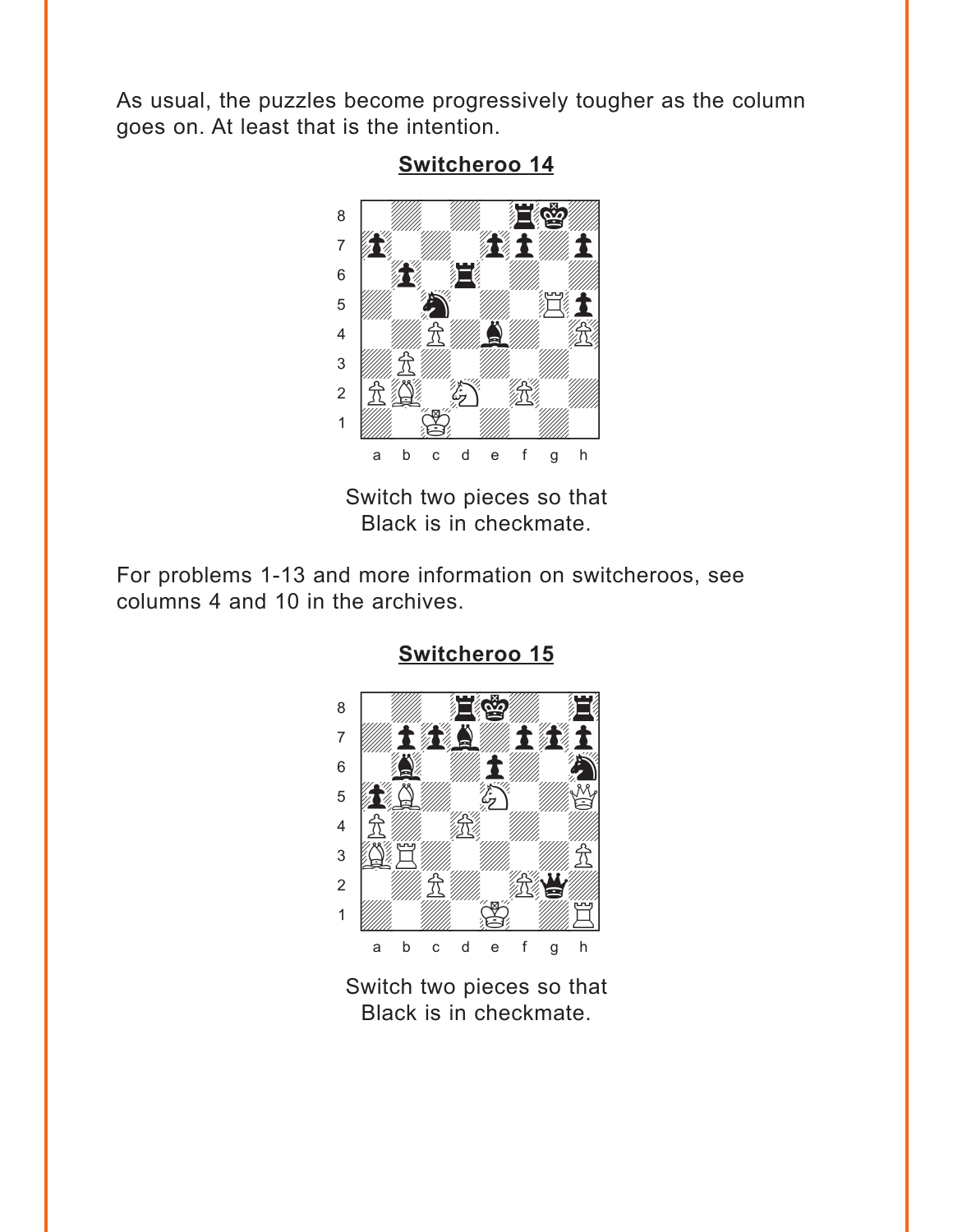### **Switcheroo 16**

<span id="page-2-0"></span>

Switch two pieces so that Black is in checkmate.

In the following diagram, the black king already stands in mate. But a switch must be made. Can you find the switch that keeps Black mated?



Switcheroo 17

Switch two pieces so that Black is in checkmate.

The final puzzle is a revision of a switcheroo from column 4. Thanks to Max Illingworth from Australia for pointing out a dual solution.

I always try to repair any cooks that are discovered in my problems. It doesn't happen too often because there are computer programs for verifying most types of chess puzzles. Luckily for me, Adrian Storisteanu recently wrote a program to test switcheroos. I'll have more to say about Adrian and computers in next week's column.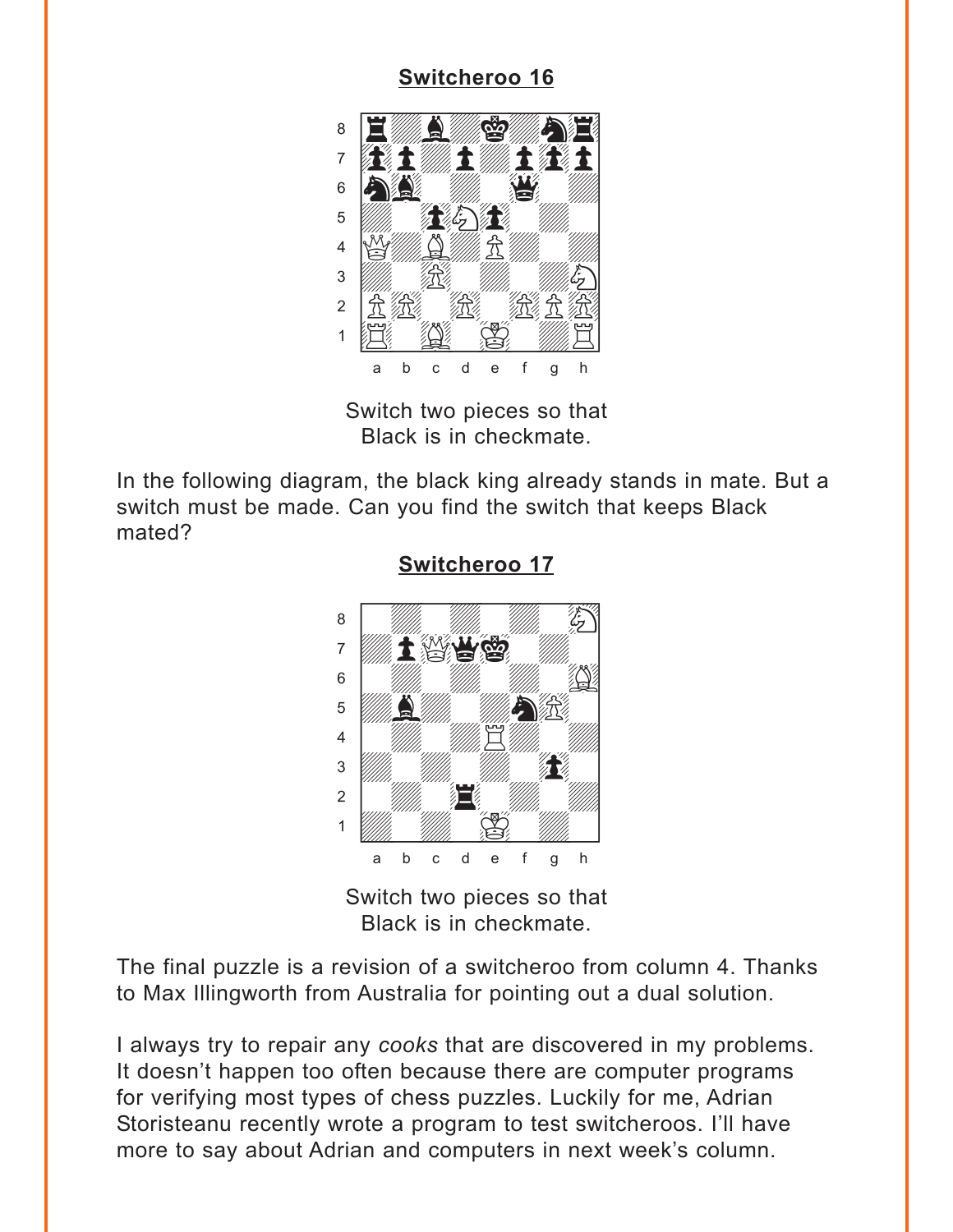### **Switcheroo 02** (revised)

<span id="page-3-0"></span>

Switch two pieces so that Black is in checkmate.

## **SOLUTIONS**

All switcheroos by J. Coakley. 14 is from Winning Chess Puzzles For Kids (2006); 15 from WCPFK Volume 2 (2010); 17 from Scholar's Mate 112 (2012). 16 is a ChessCafe.com original (2012).

PDF hyperlinks. You can advance to the solution of any puzzle by clicking on the underlined title above the diagram. To return to the puzzle, click on the title above the solution diagram.



**Switcheroo 14** 

 $Rd6 \leftrightarrow Be4$ 

Before the switch, the black rook and bishop could each move to g6 to block the check.

 $(Nd2 \leftrightarrow e7$ ? puts both kings in check.)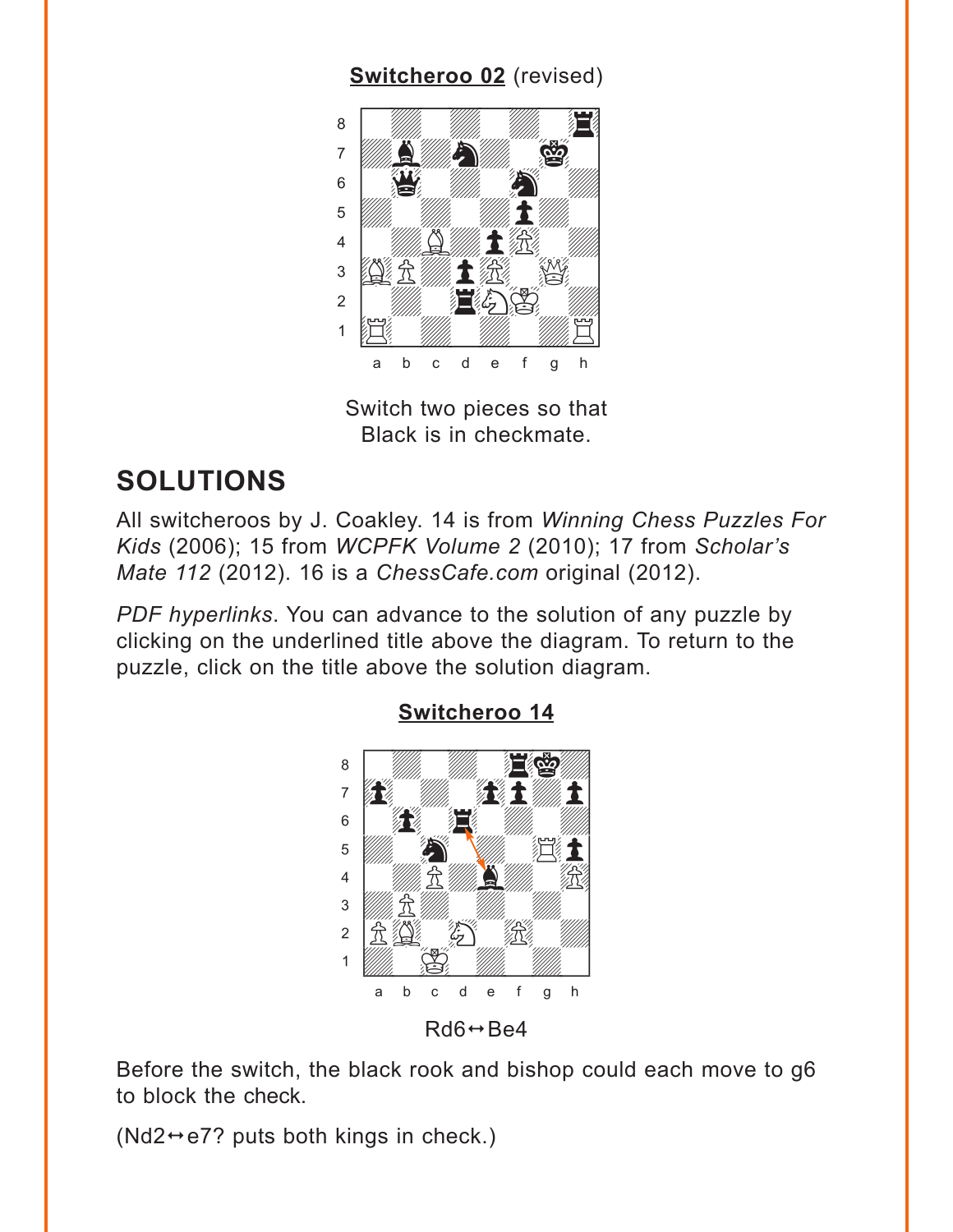### **Switcheroo 15**

<span id="page-4-0"></span>

 $Rb3 \leftrightarrow e6$ 

The bishop on d7 and pawn on f7 are both pinned.



**Switcheroo 16** 

The kings trade kingdoms. A great trick if not used too often.

The position after the switch is totally weird, but legal. It would require a lot of strange manoeuvres by the other pieces, but both kings could have reached their opponent's rear rank through gaps in the pawn formation. The last move was discovered check by either Ng1-h3# or Bf1-c4#.

 $(Na6 \leftrightarrow Ke8?$  is an impossible double check.)

 $(Bb6 \rightarrow Ke8$ ? puts both black bishops on light squares. A promotion was impossible because Black still has eight pawns. A promoted bishop could not have reached e8 anyhow, because of the unmoved pawns on d7 and f7.)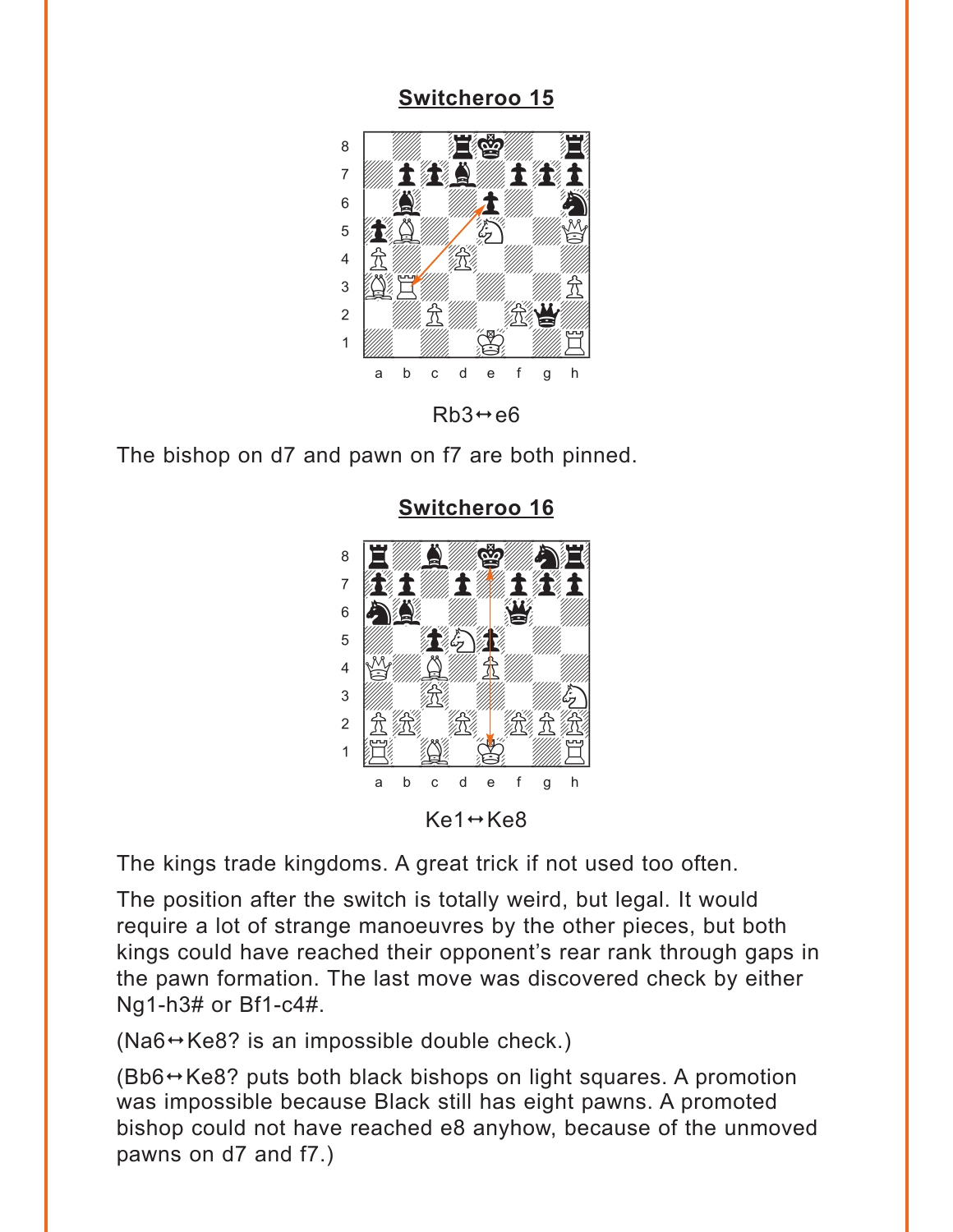### **Switcheroo 17**

<span id="page-5-0"></span>

 $b7 \leftrightarrow g3$ 

Two black pawns trade places and nothing changes. Any other legal switch "unmates" the black king.

Thirteen pieces is the maximum for a switcheroo in which identical pieces are switched.



#### **Switcheroo 02** (revised)

 $Ra1 \leftrightarrow Qq3$ 

The rook takes over the checking duties while the queen pins the knight on f6.

( $Ne2 \leftrightarrow 5$ ? is an impossible double check.)

 $(f4 \leftrightarrow Kg7$ ? is triple check!?)

The original puzzle, with a black pawn on f7 and the d3 square vacant, had two alternate solutions: Kf2→Kg7 and Ra1→Bc4.